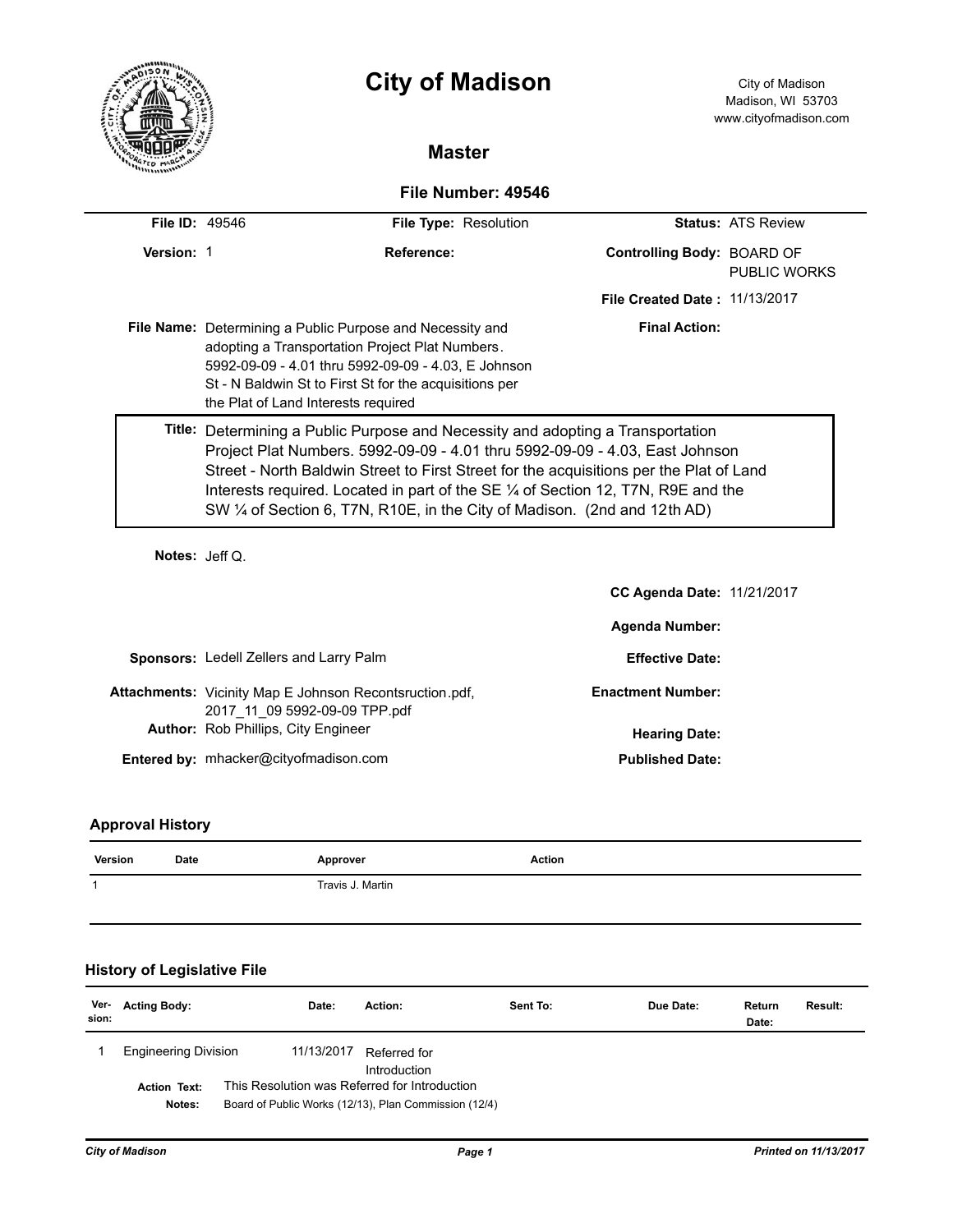## **Text of Legislative File 49546**

## **Fiscal Note**

The land interest acquisition and relocation cost estimate, including City Real Estate staff time and related administration costs, not to exceed \$ 290,000 is available in Account. No(s):

10287-402-160 Johnson Street, E Reconstruction, (\$215,000 Easement Acquisition) 10287-402-110 Johnson Street, E Reconstruction, (\$75,000 Fee Acquisition)

**Title**

Determining a Public Purpose and Necessity and adopting a Transportation Project Plat Numbers. 5992-09-09 - 4.01 thru 5992-09-09 - 4.03, East Johnson Street - North Baldwin Street to First Street for the acquisitions per the Plat of Land Interests required. Located in part of the SE ¼ of Section 12, T7N, R9E and the SW ¼ of Section 6, T7N, R10E, in the City of Madison. (2nd and 12th AD)

### **Body**

## **PREAMBLE**

**WHEREAS,** the City of Madison is proposing to reconstruct E. Johnson Street from N. Baldwin Street to N. First Street. The City applied for Federal Funds in the Surface Transportation Program Fund and the project received approval for 50% Federal funding of Construction; and,

**WHEREAS**, the City of Madison Engineering Division has established Project Number 10287 E. Johnson Street Reconstruction - Baldwin Street to First Street for the design and administration of the reconstruction project; and,

**WHEREAS,** the City of Madison Common Council adopted RES-15-00183, File ID 36958 on March 3, 2015 authorizing the Mayor and the City Clerk to execute an agreement with Strand Associates for design engineering services for E. Johnson Street (Baldwin Street to First Street); and,

**WHEREAS,** the City of Madison Common Council adopted RES-15-00259, File ID 37503 on March 17, 2015, authorizing the Mayor and City Clerk to execute an agreement with the State of Wisconsin Department of Transportation for State review service for preliminary engineering for E. Johnson Street (Baldwin Street to First Street); and,

**WHEREAS,** the City of Madison Common Council adopted RES-16-00737, File ID 44329 on September 20, 2016, authorizing the Mayor and City Clerk to execute an amended agreement with the State of Wisconsin Department of Transportation for the improvement of E. Johnson Street (N. Baldwin Street to First Street); and,

**WHEREAS**, the City of Madison Common Council adopted RES-17-00723, File ID 48174 on September, 5, 2017, approving the roadway geometry for the E. Johnson Street - Baldwin Street to First Street project and also approving an amendment to the design contract with Strand Associates; and,

**WHEREAS**, the City of Madison Office of Real Estate Services of the Economic Development Division has established a Master File / Project No. 11356 to facilitate and administer the land interest acquisitions required for the East Johnson Street -Baldwin Street to First Street reconstruction as identified in Relocation Order - Transportation Project Plat Numbers 5992-09-09 - 4.01 thru 5992-09-09 - 4.03; and,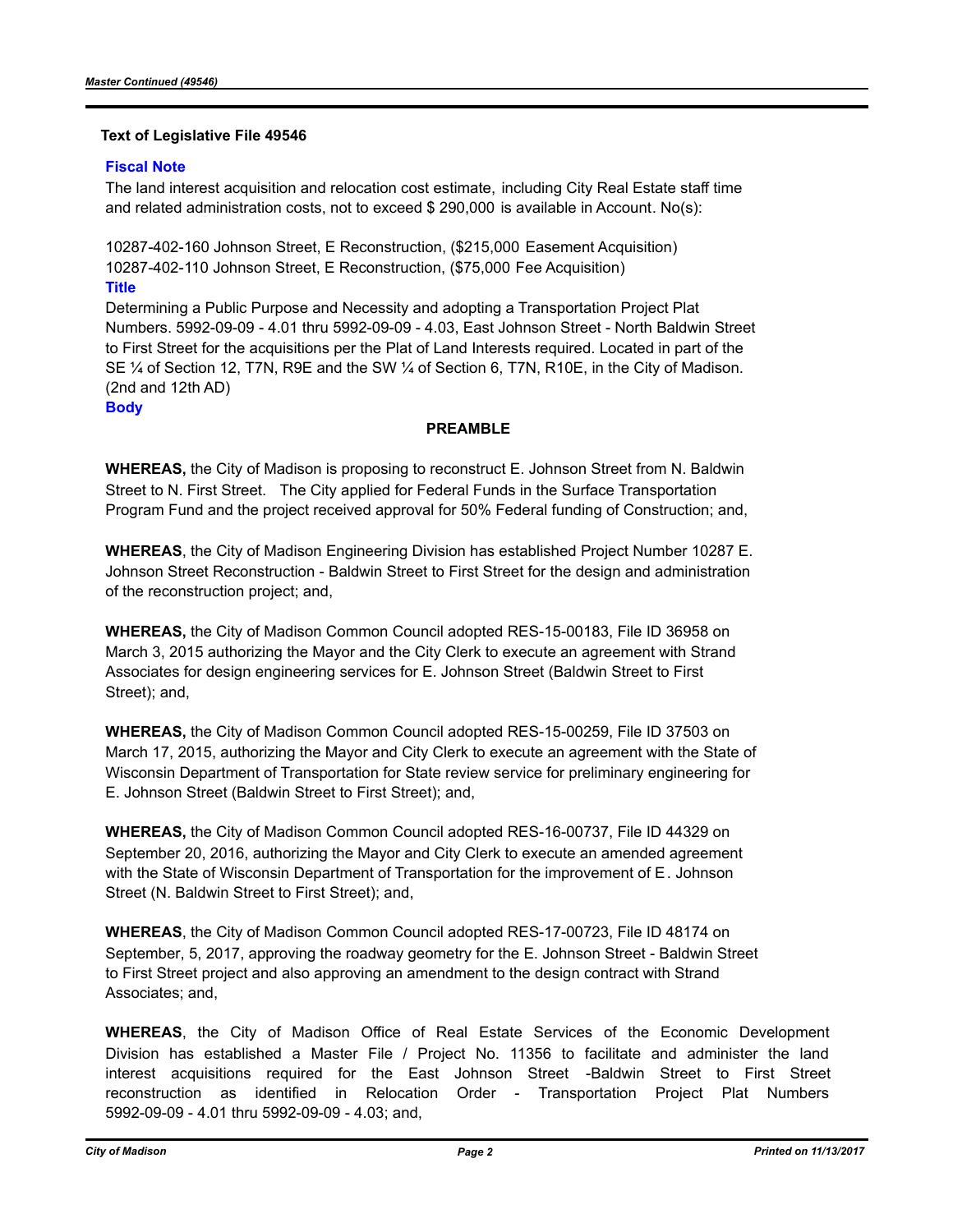**WHEREAS**, the Design Study Report (DSR) approval by the WisDOT Southwest Region Project Development Section Local Program Project Manager for the project East Johnson St. - Baldwin Street to First Street is pending final approval; and,

**WHEREAS,** a copy of the Relocation Order - Transportation Project Plat Numbers 5992-09-09 - 4.01 thru 5992-09-09 - 4.03 are attached hereto and made part of this resolution; and,

**NOW THEREFORE BE IT RESOLVED,** that the City of Madison, Dane County, Wisconsin, by its City Common Council and for its Relocation Order hereby resolves as follows:

- 1. That this Resolution is a Relocation Order in accordance with Section 32.05(1) and 62.22, Wisconsin Statutes for the purpose of the within described public acquisition project and that this acquisition is determined to be necessity in accordance with Section 32.07(2), Wisconsin Statutes, and the acquisition shall allow for the construction of planned public improvements of East Johnson St - Baldwin Street to First Street.
- 2. That the City of Madison hereby determines that it is necessary and a public purpose exists to acquire necessary land interests from the properties/parties as identified in the Schedule of Lands & Interests on the attached Relocation Order Map and such acquisitions are required to allow for the construction of said public improvements.
- 3. That the Common Council of the City of Madison, does hereby adopt this relocation order to acquire the necessary land interests required for the construction of planned public improvements associated with Engineering Division Project Number 10287, East Johnson St - Baldwin Street to First Street, consisting of the attached Relocation Order Maps in accordance with Section 32.05(1) and 62.22, Wisconsin Statutes. The final approval of this relocation order and subsequent execution of the approval certificates on the Relocation Order Map are hereby contingent upon the Design Study Report (DSR) being approved. The approval certificates on Transportation Project Plat 5992-09-09 - 4.01 thru 5992-09-09 - 4.03 shall be executed and the relocation map recorded only upon the satisfaction of this contingency.
- 4. That the Office of Real Estate Services of the Economic Development Division and the City Attorney are hereby authorized to proceed by negotiation or condemnation under authority of Section 32 and 62.22 of the Wisconsin Statutes to acquire the real estate interests shown on said Relocation Order and any Uneconomic Remnant (Section 32.05(3m) of the Wisconsin Statutes) that may be subsequently determined to exist by the City of Madison. Also, the Office Real Estate Services is further authorized to obtain title reports, appraisals, survey information, environmental site assessment reports, and any other essential material or reports as may be necessary to perform due diligence in accomplishing the acquisition.
- 5. That the City of Madison Office of Real Estate Services Division of the Economic Development Division staff shall administer the acquisition of all land interests by Real Estate Master Project No. 11356.
- 6. That the City of Madison Office of Real Estate Services of the Economic Development Division is hereby authorized to execute the jurisdictional offer, lis pendens, and award of compensation if condemnation proceedings under Section 32 of the Wisconsin Statutes